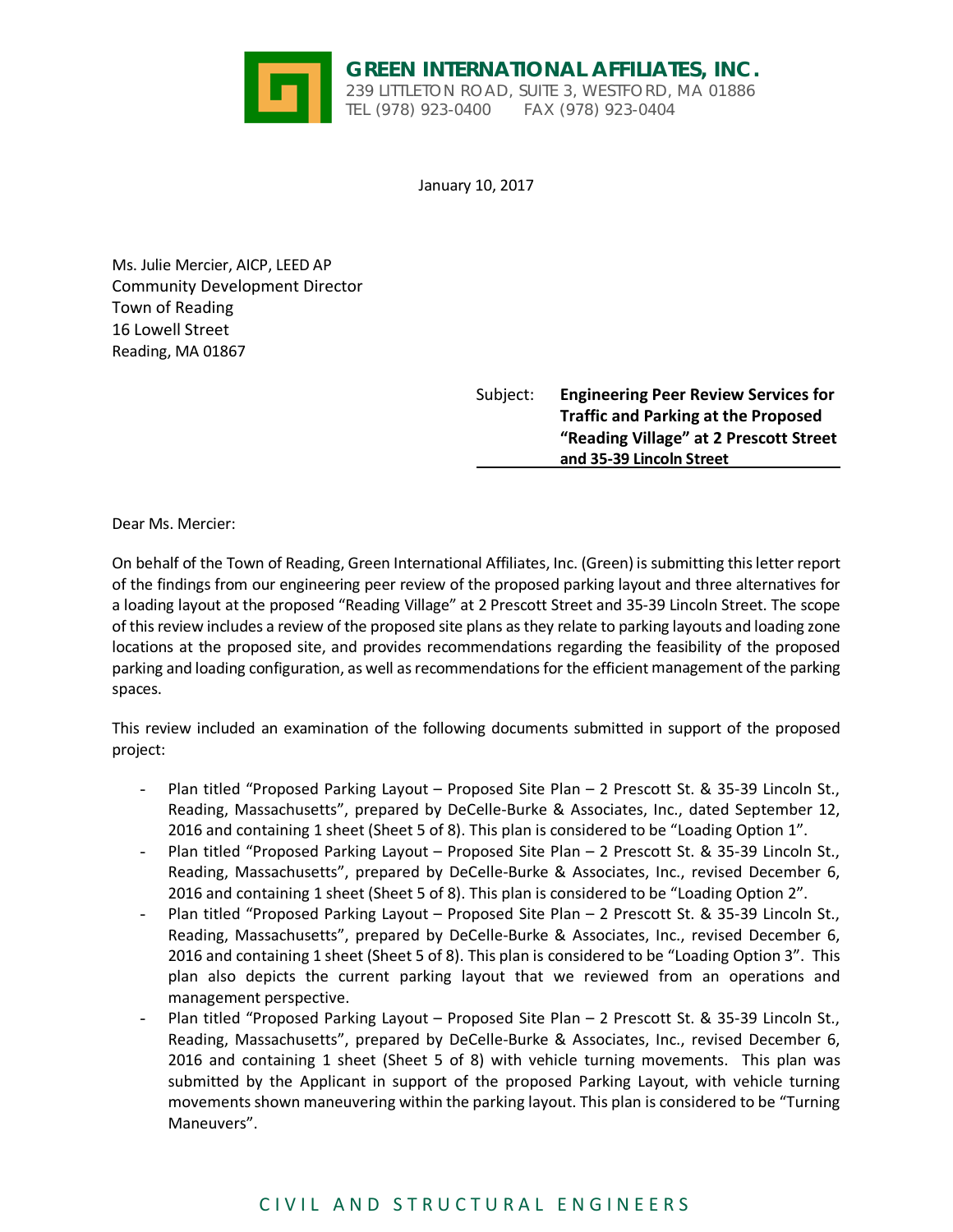## **Parking Layout**

The latest parking plan shows 49 perpendicular [9-foot by 18-foot] parking spaces, seven parallel [9-foot by 22-foot] parking spaces, four accessible spaces [8-foot by 18-foot plus shared spaces], and 25 compact perpendicular [8‐foot‐6‐inch by 16‐foot] for a total of 85 off‐street parking spaces. The proposed 85 parking spaces provides a ratio of 1.25 parking spaces to residential units (68) proposed at the site. It is noted that under "Loading Option 3", an additional perpendicular parking space is provided near the Lincoln Street driveway.

The width of the two-way aisles adjacent to the perpendicular parking spaces is 24 feet, which is consistent with general industry practice. The aisle width in the one-way section of the parking lot varies between 18-21.2 feet, with the narrowest point (18 feet), between a compact space and a parallel parking space.

Green offers the following comments and recommendations regarding the currently proposed parking layout:

- 1. Of the total number of parking spaces, 29.5 percent would be compact parking spaces. This is generally consistent with typical industry practices, and is less than the maximum percentage allowed to be allocated to compact spaces in the zoning bylaws of several other Massachusetts municipalities $1,2$ .
- 2. A concern with compact parking spaces is that drivers with large vehicles attempt to squeeze into the compact spaces, or if driving a large enough vehicle, park across multiple spaces<sup>3</sup>. Another concern is that residents or guests may drive around the site to look for preferably large parking spaces, impacting site circulation. Assigned parking would eliminate the problem of residents circulating the lot to find the most desirable (i.e. non‐compact) spaces. Assigned parking would also eliminate the possibility of residents with large vehicles parking across multiple compact spaces. To similarly reduce the problem of vehicles excessively circulating within the site, visitor parking would be restricted to the larger parking spaces so that non-residents with large vehicles will not park across multiple compact spaces.
- 3. The possibility of providing dual-use parking spaces (that is, parking spaces that during the nighttime are allocated to site residents but which may be used by visitors during the daytime hours) is most feasible if individual parking spaces are *not* assigned to residential units. If individual parking spaces were assigned to residents, in the event that a resident returns home or stays home during the daytime hours in which visitor parking is allowed, the capacity of visitors' vehicles would be less than what was planned for. Alternatively, residents with assigned and dual-use spaces returning home early on a weekday could find "their" spot taken by a visitor. Allowing dual-use parking would thus create a scenario in which it is preferred not to have assigned parking. However, as noted above, assigned parking forresidents would improve the functional feasibility of providing compact parking spaces. Green recommends not allowing dual‐use parking spaces, and assigning individual spaces to residents, with a group of visitor‐only parking spaces.
- 4. Assuming that each residential unit is assigned one parking space, the total number of visitor parking spacesis 17 spaces. Four of these spaces are accessible spaces, leaving 13 parking spaces available

<sup>&</sup>lt;sup>1</sup> City of Woburn Zoning Bylaws, Section 8.2, 1985 amended 2016.

<sup>&</sup>lt;sup>2</sup> City of Marlborough Zoning Bylaws, Section 650-48 C, 2002.

<sup>3</sup> Urban Land Institute, National Parking Association. *The Dimensions of Parking*. Fifth Ed. Washington, D.C. 2010.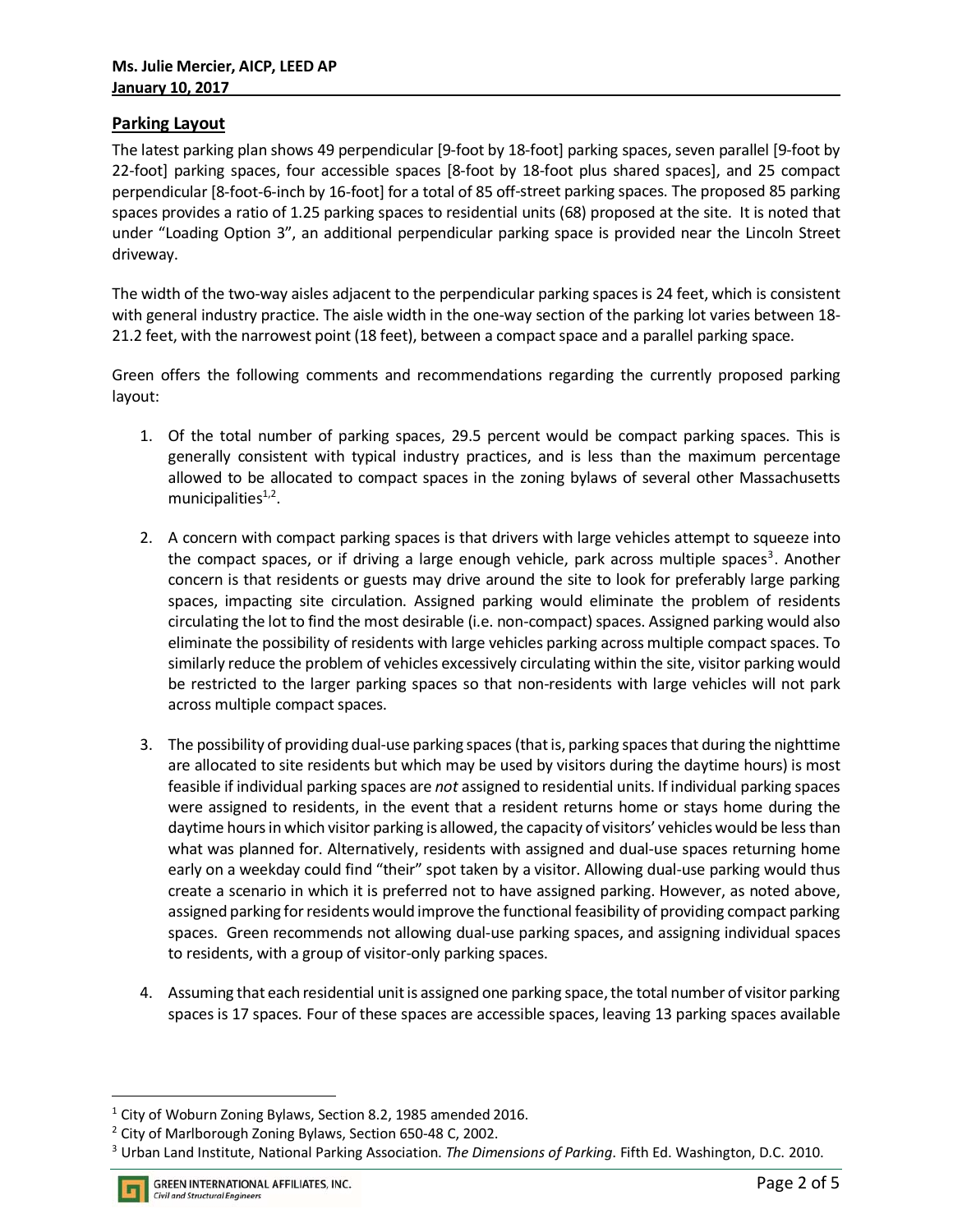for general visitors. Green recommends allotting these 13 visitor parking spaces near either of the driveways to visitors, so as to reduce the number of circulating vehicles.

- 5. On-street parking is currently allowed during daytime hours on many of the roadways surrounding the project site, including Lincoln Street and Prescott Street. If the on‐site visitor parking is fully occupied, the on‐street parking in the area surrounding the site will be used as overflow visitor parking. Green recommends that on‐street parking should be restricted for a minimum distance of 20‐feet on either side of the project site driveways in order to provide and maintain the required lines of sight for the driveways to operate in a safe manner.
- 6. The aisle width for the westernmost perpendicular spaces along the one‐way aisle is 22 feet, which is one foot less than the 23 feet minimum aisle width recommended by the Urban Land Institute for perpendicular parking spaces. However, at the east side of the aisle is four feet of striped pavement, so the maneuvering space exists. Green recommends restriping the aisle to be 24 feet wide for consistency with the circulating aisles for perpendicular parking and the driveway width at Prescott Street.
- 7. The Do Not Enter Sign on the western aisle should not be located within the circulating aisle and should be moved to the striped area adjacent to the column.

## *Parking Turning Maneuvers*

The "Turning Maneuvers" plan shows turning movements of a small vehicle accessing the compact spaces proposed south of the building. The compact vehicles depicted in the "Turning Maneuvers" plan have the following dimensions are 15 feet long and six feet wide. The compact vehicles are shown being able to negotiate the aisle between the compact spaces.

The regular‐sized vehicle for which a parallel parking maneuver is tested corresponds in size to that of the standard Passenger Car as defined by the American Association of State Highway and Transportation Officials (AASHTO) in A Policy on Geometric Design of Highways and Streets, 6th Ed., and is 19 feet long and seven feet wide.

- 8. The "Turning Maneuvers" plan does not depict a vehicle maneuvering out of the westernmost compact space without encroaching upon the parallel parking spaces south of it, where the aisle width is the minimum 18 feet. Green has conducted turning movements (using the same compact vehicle) and has found that parking maneuvers **are** feasible at the westernmost compact parking spaces.
- 9. Green notes a slight discrepancy between the southwestern parallel parking striping parking layout plan and the "Turning Maneuvers" plan. In the southwest corner of the parking lot, the parking layout plan shows raised curb adjacent to the westernmost parallel parking space. In the "Turning Maneuvers" plan, this corneris shown as painted instead of raised and curbed off, thereby allowing a vehicle to maneuver into the westernmost parallel parking space should the two nearest parking spaces be occupied. The project applicant has confirmed that this area is needed for parking maneuvers and will not be curbed. Green notes that even with the area striped for parking maneuvers, it will be awkward for a parked vehicle to exit the westernmost parallel parking space, though it is feasible.

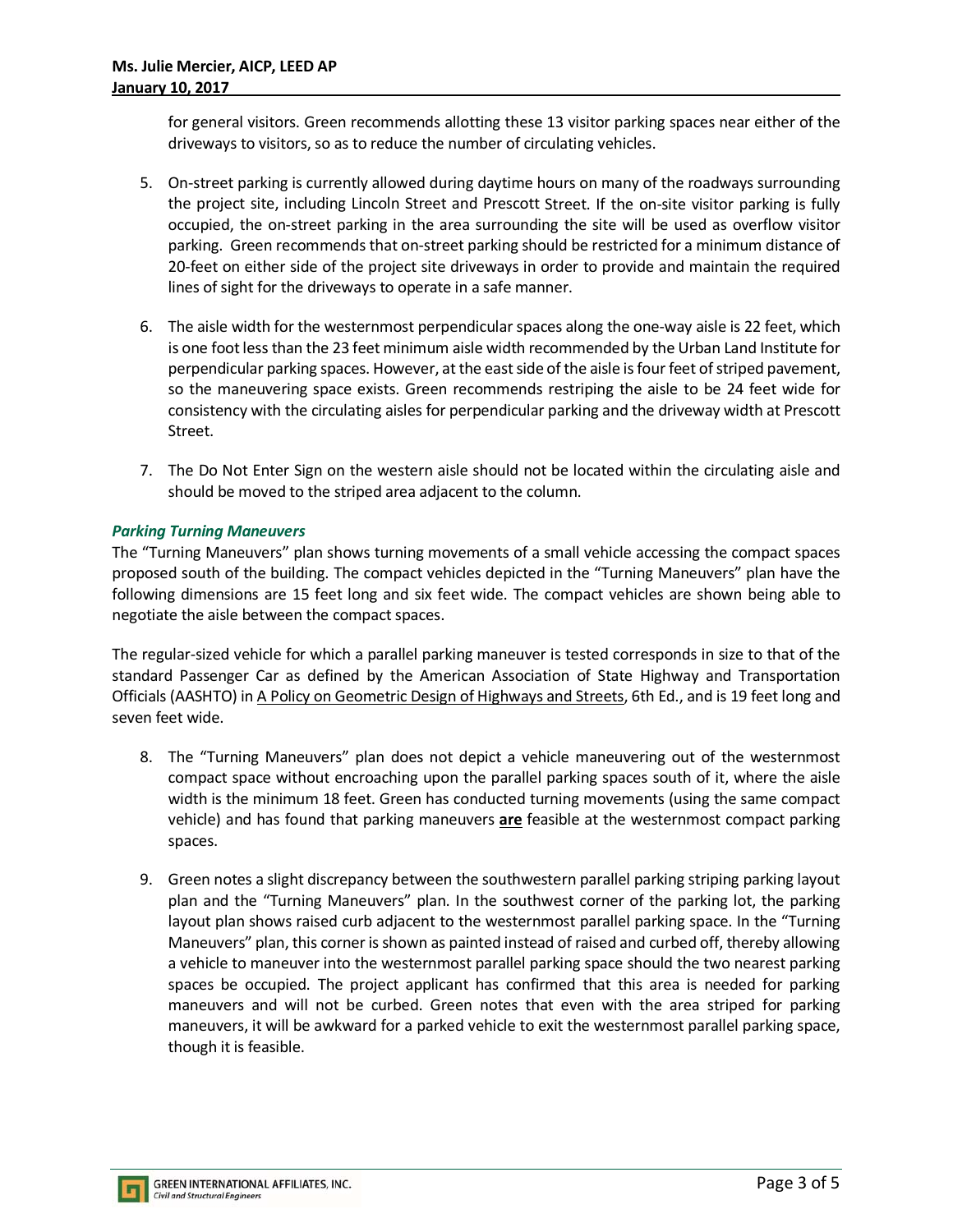### **Loading Zone Location**

Three options for truck loading zones are offered by the project applicant, the locations of and impacts to surrounding space of which Green reviewed. Green offers comments and recommendations concerning the functionality and safety each of the three alternatives:

### *Loading Option 1*

Option 1 depicts a 12‐foot by 30‐foot loading zone in front of the proposed building, immediately behind the sidewalk and the curb ramps on the southern corner of the intersection of Lincoln Street at Prescott Street.

- 10. The loading zone is smaller than the minimum 12-foot by 35-foot space required by the Town zoning bylaws. Given the proximity of this loading zone to one of the proposed building entrances, it is possible that the entrance could be fully or partially blocked while a vehicle is using the loading area.
- 11. Itis not clear how a truck would safely access the loading area at thislocation. To accessthisloading area, a truck would either need to drive over the Prescott Street sidewalk and curb ramps, or drive over the Lincoln Street sidewalk, or both. This could create unexpected conflicts with pedestrians. Heaving vehicles driving over the sidewalk repeatedly could also damage the sidewalk (if a typical sidewalk pavement structure is provided) and may result in additional maintenance costs to the Town. Depending on the truck maneuverability into and out of this loading area, it is also possible that proposed landscaped areas could be impacted.

#### *Loading Option 2*

The loading zone in the "Option 2" plan is shown as a 17‐foot by 30‐foot area on the side of the proposed building, adjacent to the Lincoln Street site driveway. The proposed curb cut for this driveway would be widened to accommodate the loading zone.

- 12. The "Option 2" loading zone creates a large curb cut on Lincoln Street. Green recommends providing a raised island between the 24 ft wide driveway opening and the proposed loading zone (behind the sidewalk) to provide better definition to the driveway and loading areas. Additionally, a raised island would provide an area for the proposed STOP sign.
- 13. To clearly define the loading zone area, a MUTCD standard R7‐6 "NO PARKING LOADING ZONE" sign is recommended to be installed (pictured to the right).



14. The loading zone is shorter by five feet than the minimum 12-foot by 35-foot space required by the Town zoning bylaws. Although the defined loading area extends to the property limits, three feet separate the front of the loading zone and the back

of sidewalk. Presumably, the Town standard loading zone size of 12 feet by 35 feet includes some space to allow loading objects into and out of a vehicle. As long as a parked vehicle in the loading zone does not impede the sidewalk, it is expected that there would be sufficient space for loading objects into and an out of a vehicle at this location.

#### *Loading Option 3*

Under Option 3, the six 9'x22' parallel parking spaces are proposed to be dual‐use, to provide three 9'x44' loading spaces. This loading area is proposed to be south of the building.

15. One potential issue that could arise from this scenario is that trucks would need to drive under the building to accessthe loading zone. The podium height clearance underneath the proposed building is proposed to be to be 7 feet 6 inches at its lowest point, and 8 feet 2 inches in general. Trucks may